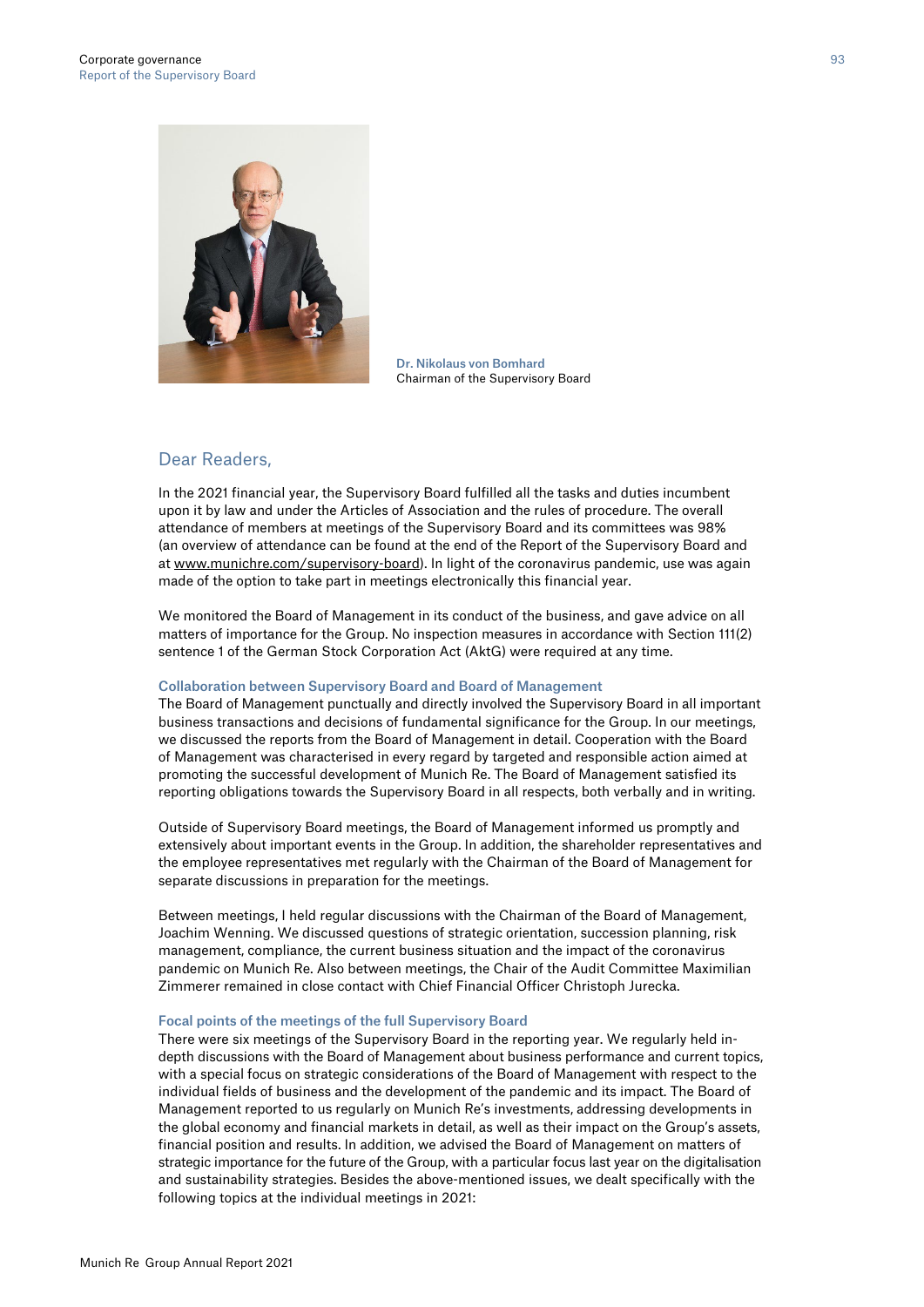The meeting on 24 February focused on the preliminary figures for the 2020 Company and Group financial statements and the Board of Management's proposal for appropriation of the net retained profits.

The meeting on 16 March focused among other things on the Company and Group financial statements for 2020, the combined management report (including the combined non-financial statement) and the Supervisory Board's motions for resolution by the 2021 Annual General Meeting. We also discussed and made a decision about the extension of the appointment of Torsten Jeworrek, Christoph Jurecka and Joachim Wenning to the Board of Management. Furthermore, we took a decision on the adjustment of the remuneration system for the members of the Board of Management, in particular the introduction of an ESG category of objective for the multi-year bonus as of 2022. We discussed and decided how to measure the annual bonus for 2020.

The meeting on 27 April addressed the self-assessment that insurance supervisory law requires the members of the Supervisory Board to undertake concerning their knowledge of topics that are important for providing advice and supervision to the Munich Re Board of Management. The high level of collective expertise on the Supervisory Board was maintained. The Supervisory Board possesses the appropriate diversity of qualifications, knowledge and experience to provide advice and supervision to proficiently monitor and accompany the business performance of Munich Re, taking account of the characteristics specific to the Company and the Group. The shareholder representatives adopted a resolution regarding the publication of their individual competencies. We also received the Board of Management's report on the status of business performance in 2021. We used the meeting to make last-minute preparations for the Annual General Meeting, which took place the next day and – as a result of the coronavirus pandemic – again took the form of an online event.

On 13 July, we adopted a resolution on the extension of the appointment of Nicholas Gartside to the Board of Management. We also discussed the Group-wide remuneration report submitted to us for the 2020 financial year in line with Solvency II and the Remuneration Regulation for Insurance Companies (VersVergV). The Board of Management informed us about the propertycasualty reinsurance business in Asia-Pacific and Africa, and about the market environment, strategy and future vision of the Risk Solutions business.

In the meeting on 13 October, we discussed succession planning for the Board of Management. Topics related to corporate governance were regularly on the agenda: the resolution regarding the Declaration of Conformity with the German Corporate Governance Code and the discussion of the self-assessment findings of the Supervisory Board and its committees in 2021. We made the requisite adjustments to the rules of procedure for the Supervisory Board and the Audit Committee in accordance with the German Act to Strengthen Financial Market Integrity (FISG). Furthermore, the objectives concerning the composition of the Supervisory Board and the competence profile for the Supervisory Board as a whole were updated, as was the set of criteria for the selection of shareholder representatives. In addition, we adopted resolutions concerning changes to the allocation of responsibilities within the Supervisory Board: fundamental responsibility for regularly addressing ESG topics was reallocated to the Standing Committee. In addition, the Board of Management updated us on ERGO's current performance and the implementation status of the Munich Re Group's ESG ambition.

We reviewed the compensation of the Board of Management on 9 December and, following a comprehensive discussion, we established the amount of their remuneration with effect from 2022. We also adopted the assessment bases for variable remuneration in 2022, and discussed the draft of the remuneration report with respect to the Board of Management and Supervisory Board, pursuant to the Act Implementing the Second Shareholders' Rights Directive (ARUG II). In addition, we adapted the rules on fringe benefits, remuneration in kind and other regulations concerning members of the Board of Management. During this meeting, the Group Chief Risk Officer informed us about the risk situation of the Group. Furthermore, the Board of Management reported on current topics, presented us with the Group human resources report, and explained the focal points of human resources work within the Group. The Board of Management also informed us about the strategy and structure of reinsurance business in North America, and about the investment strategy – particularly as regards the Munich Re Group's sustainable investments. We also approved the financial planning for 2022 during this meeting.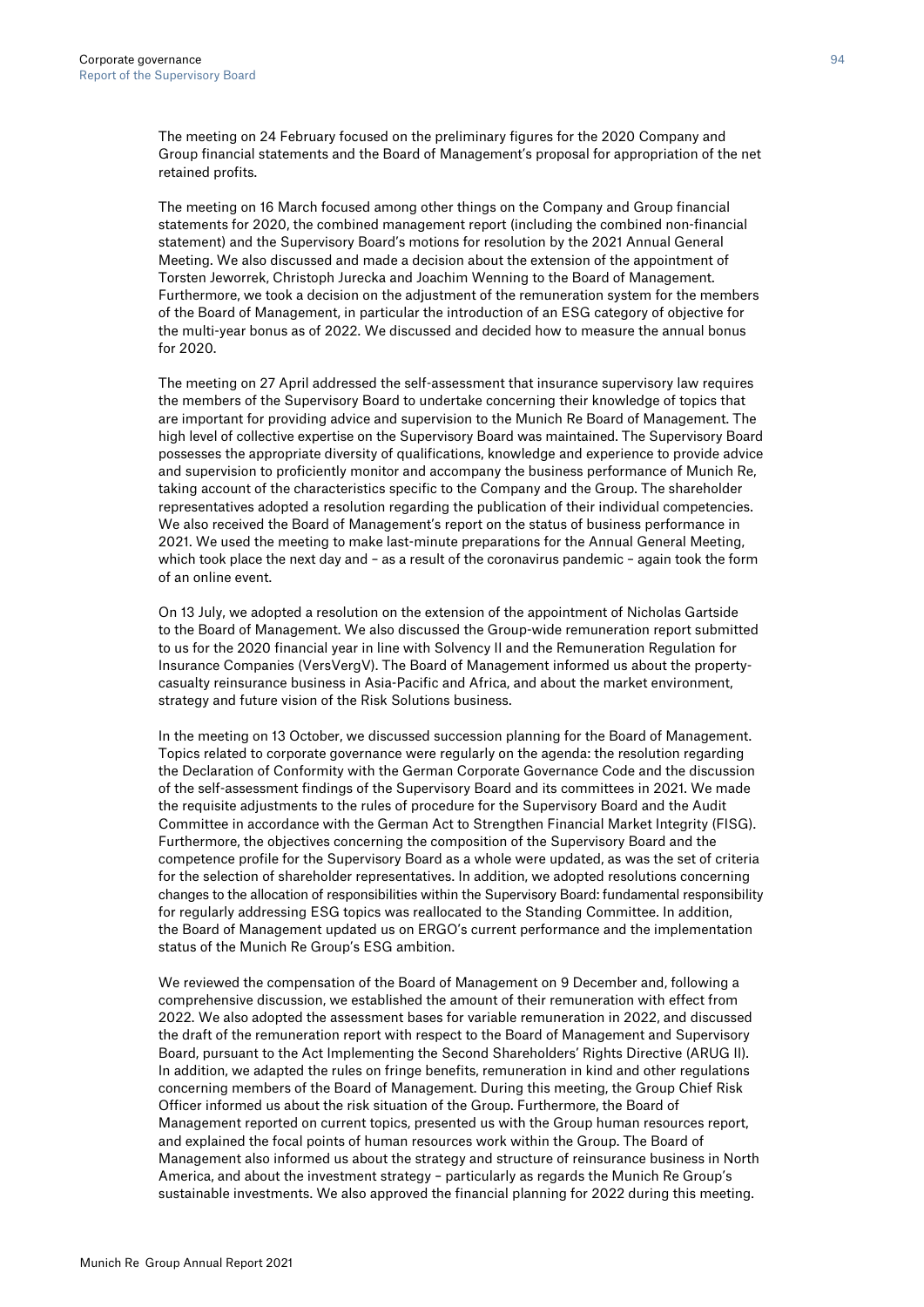#### Work of the committees

There are six Supervisory Board committees. These are assigned certain matters for resolution, and also prepare the topics which are to be addressed and decided upon by the full Supervisory Board. At each Supervisory Board meeting, detailed information about the work of the committees was provided to the full Supervisory Board by the respective chairs of the committees.

Details of the tasks of the committees and their composition are included in the Statement on Corporate Governance and on our website at www.munichre.com/supervisory-board.

The Personnel Committee held three meetings in the reporting period. The Committee essentially prepared the resolutions on matters involving the Board of Management, unless these fell under the remit of the Remuneration Committee. One focus of the Personnel Committee's work was the confirmation of fitness and propriety requisite for the extension of several Board of Management members' appointments. In addition, the Personnel Committee approved the assumption of mandates on supervisory, advisory and similar boards by members of the Board of Management. Taking into account diversity aspects, it also dealt with the Group-wide succession planning – in particular as regards Board of Management positions.

The Remuneration Committee met four times in the reporting period. In particular, it is responsible for preparing resolutions on matters involving the Board of Management – as already mentioned above when reporting on the work of the full Supervisory Board – as far as these resolutions concerned the remuneration system for the Board of Management, the amount of remuneration, the establishment of the assessment basis for variable remuneration and the corresponding evaluation, fringe benefits and remuneration in kind, as well as the sections of the Board members' contracts relating to remuneration. A significant focus of the Committee's work in the reporting year related to the intensive discussion of the requirements pursuant to ARUG II and the expectations of investors and other stakeholders as regards the remuneration report for the Board of Management and the Supervisory Board.

At its five meetings, the Standing Committee dealt with the preparation of the respective Supervisory Board meetings and, in particular, with topics of corporate governance. It prepared, among other items, the assessment of the effectiveness of the Supervisory Board as a whole and its individual committees (self-assessment). The Standing Committee also approved proposals by the Board of Management concerning the procedure regarding answering questions at the virtual Annual General Meeting. In addition, the Standing Committee assessed related-party transactions (internal procedure as per Section 111(2) of the Stock Corporation Act [AktG]). The Chairman of the Board of Management gave the Standing Committee regular updates on the shareholder structure.

In the reporting period, the Audit Committee held six meetings; all of these meetings were attended by the external auditor. At its meetings in February and March 2021, the Audit Committee discussed the Munich Reinsurance Company and Group financial statements, the combined management report, the auditor's reports and the Board of Management's proposal for the appropriation of the net retained profits for the 2020 financial year. The Committee also discussed in detail the quarterly statements for Q1 and Q3 2021, and scrutinised both the 2021 Half-Year Financial Report and the findings of the external auditor's review. The Audit Committee furthermore heard regular reports on the key Solvency II figures and discussed the quarterly reporting to the Supervisory Authority in these meetings. In August 2021, the Committee thoroughly addressed the reforms specified in the German Act to Strengthen Financial Market Integrity (FISG). Other key tasks of the Audit Committee consisted in monitoring the Group's risk situation and risk management on an ongoing basis, and developing a risk strategy. In addition to the CRO's quarterly written reports, the Committee also obtained detailed verbal information from the Group Chief Risk Officer on several occasions. At one meeting, the Head of the Actuarial Function reported on significant developments at Munich Re. There were regular discussions about the internal control system and compliance topics – particularly individual compliance violations that were presented to the Audit Committee. The Group Chief Auditor informed the members of the Committee in full about the outcome of the audits for 2020 and the audit planning for 2021. The Audit Committee also received updates on the current status of individual audits. Without the Board of Management being present, the members of the Committee took the opportunity to regularly confer amongst themselves or with the Group Chief Auditor, the Group Chief Compliance Officer, the Group Chief Risk Officer, or the external auditor. In addition, the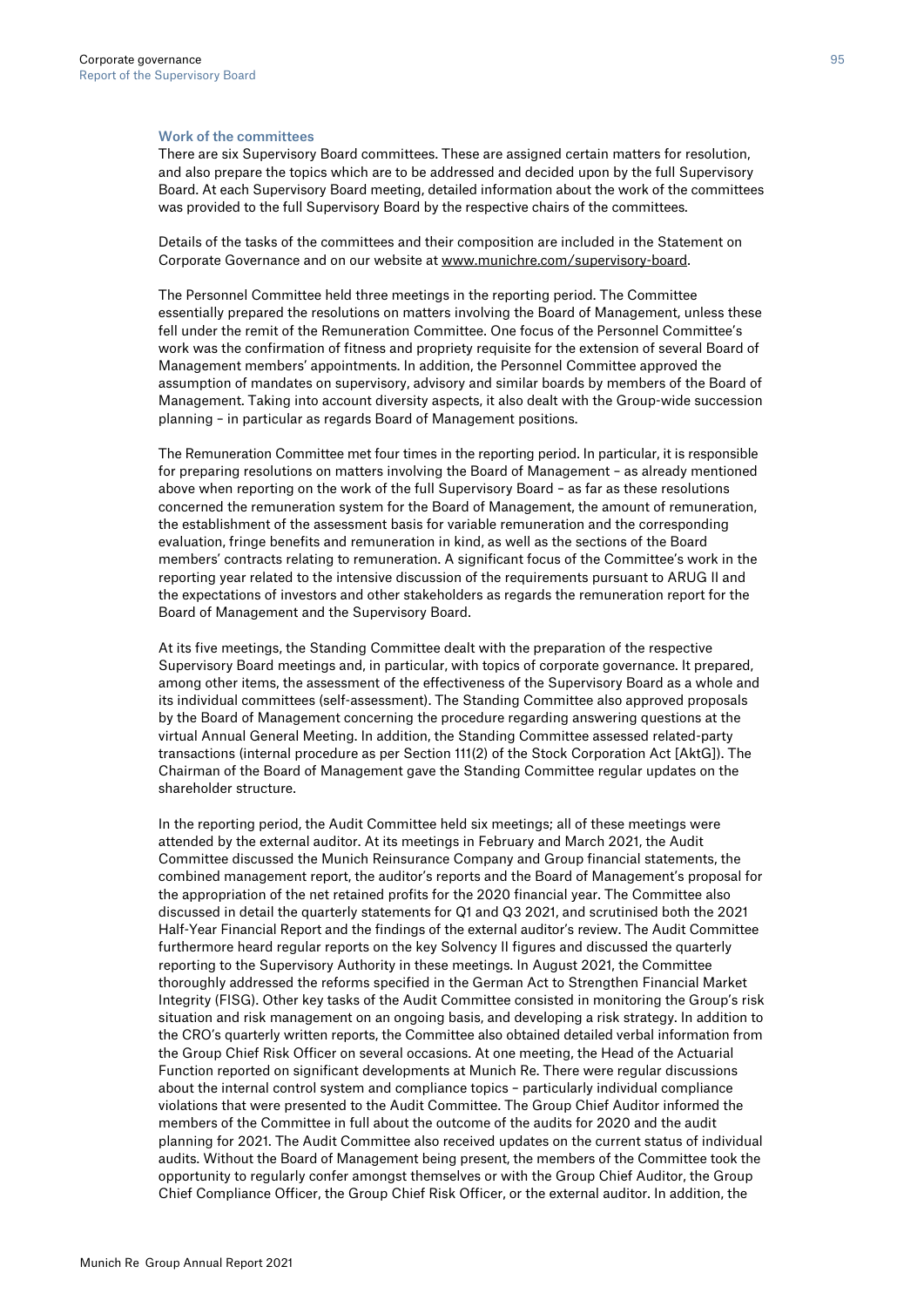Audit Committee and the external auditor exchanged views on selected topics on an ad-hoc basis between meetings. Furthermore, the Committee closely reviewed and monitored the auditor's independence. It regularly called for reports on the auditor's non-audit activities and on the utilisation of the statutory limit for awarding such contracts. The auditor also presented the Audit Committee with explanations of the key audit matters for the 2021 financial year. The Audit Committee regularly assessed the quality of the audit. In this context, the Committee continually examined the role of Ernst & Young GmbH Wirtschaftsprüfungsgesellschaft (EY) as the auditor of Wirecard AG. The Audit Committee currently finds no indications of a negative impact on the audit of Munich Re. The Committee is satisfied with the qualifications and integrity of the persons on EY's audit team. Munich Re and EY discuss the composition of the audit team at least once a year. The Audit Committee also prepared a report for the full Supervisory Board on the appointment of the external auditor for the 2021 financial year, determined the main points of the audits, and set the auditor's fees. Following a resolution by the full Supervisory Board, the Chair of the Committee commissioned EY with the audit for the 2021 financial year and also commissioned the auditor's review of the 2021 Half-Year Financial Report.

The Nomination Committee held one meeting in the reporting period. It discussed the mediumterm succession planning of the Supervisory Board and deliberated on potential future candidates for nomination to the Supervisory Board. In this regard, the Committee took into account the objectives approved by the Supervisory Board regarding its composition, the competence profile for the Supervisory Board as a whole, and the set of criteria for the selection of shareholder representatives.

There was again no need to convene the Conference Committee in the 2021 financial year.

#### Corporate governance and Declaration of Conformity

The Supervisory Board pays close attention to good corporate governance. Together with the Board of Management, we therefore published the Declaration of Conformity pursuant to Section 161 of the German Stock Corporation Act (AktG) in November 2021. Since issuing its last Declaration of Conformity in November 2020, Munich Re has complied with all of the recommendations of the German Corporate Governance Code as amended on 16 December 2019 (published on 20 March 2020).

Together with the Board of Management, we decided in December 2021 to update the Declaration of Conformity. The Supervisory Board member Renata Jungo Brüngger sits on the Board of Management of Daimler AG (now known as Mercedes-Benz Group AG, effective 1 February 2022). Following restructuring measures undertaken by the Daimler Group, she accepted two supervisory board memberships at companies that are now to be classified as non-group companies. This deviation from recommendation C.5 of the German Corporate Governance Code necessitated an update of the Declaration of Conformity.

In accordance with their own assessment, all ten shareholder representatives are independent within the meaning of the German Corporate Governance Code.

In order to avoid even the semblance of work or decision-making processes being influenced by personal interests, each member of the Supervisory Board promptly discloses any conflicts of interest. Where a current Supervisory Board member was on the Board of Management during a period which is currently being dealt with by the Supervisory Board, the member in question does not participate in any of the discussions of the matter or in any related resolutions. This was the approach I took for one agenda item in the 2021 financial year.

The Supervisory Board also met without the Board of Management.

Members of the Supervisory Board were again invited to participate in an internal information event in 2021. Nearly all members used the opportunity to learn more about the latest topics in sustainability reporting, underwriting, cyber security and information security. The Company also provided the members of the Supervisory Board with extensive electronic training material for self-study focusing on underwriting, risk management, accounting, investment, controlling, sustainability, digitalisation, etc. Before they took up their appointments, new members of the Supervisory Board also received specially compiled informational material to prepare for their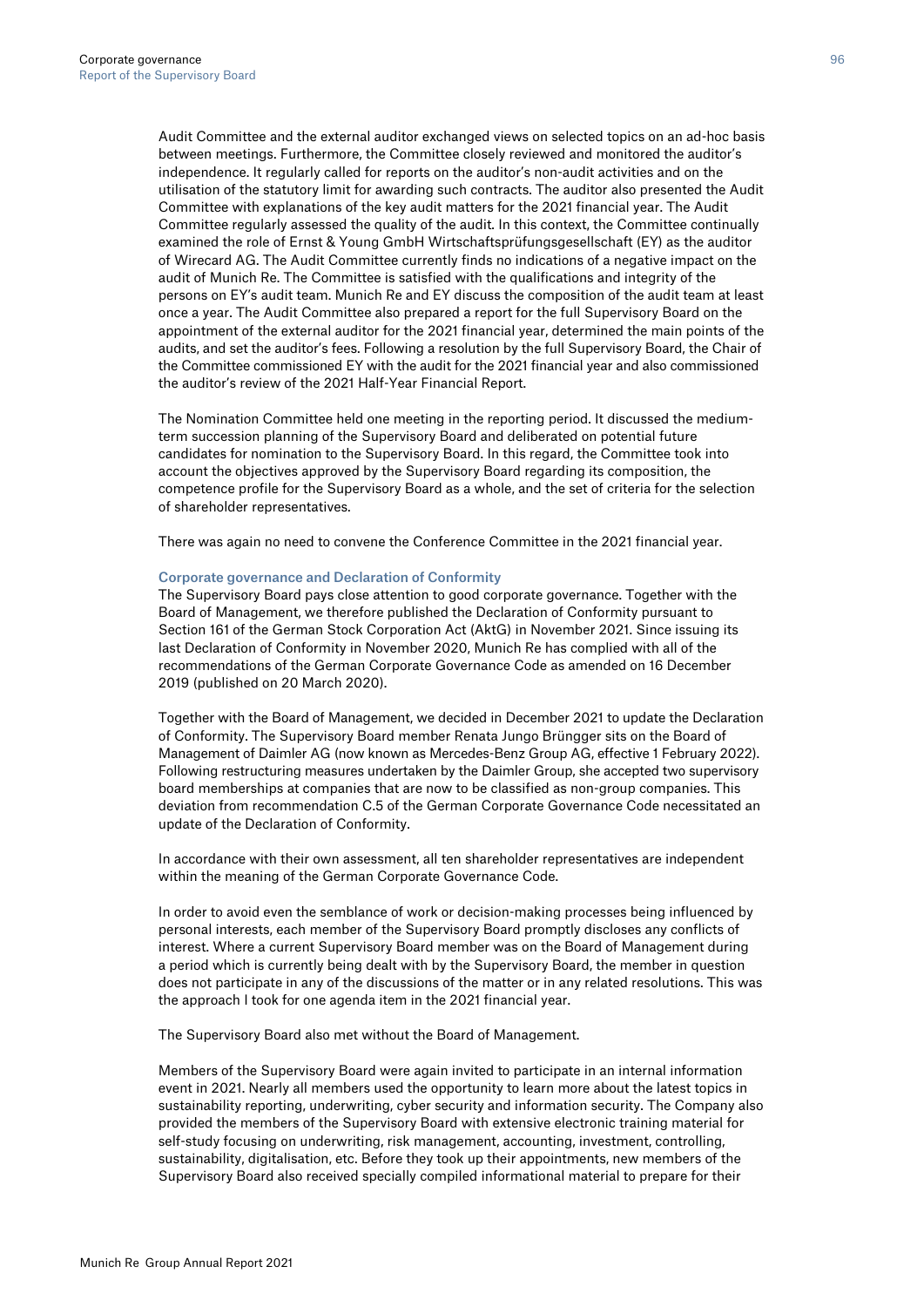new role. Some Supervisory Board members also took advantage of one-on-one info sessions with designated Company staff members.

In my role as Chairman of the Supervisory Board, I held discussions on topics relevant to the Supervisory Board with investors and proxy advisors as part of an ongoing dialogue with investors. The discussions in 2021 addressed the remuneration report with respect to the Board of Management and Supervisory Board, the appointment of the external auditor, and topics that will be submitted to the Annual General Meeting on 28 April 2022.

#### Changes on the Board of Management

For personal reasons, Doris Höpke did not extend her appointment that will expire on 30 April 2022, and will leave the Company.

#### Changes on the Supervisory Board

Benita Ferrero-Waldner resigned from the Supervisory Board with effect from the end of the 2021 Annual General Meeting. On 28 April 2021, the Annual General Meeting elected Carinne Knoche-Brouillon for the remainder of Benita Ferrero-Waldner's term of office.

Eva-Maria Haiduk resigned from the Supervisory Board with effect from 30 June 2021. With effect from 1 July 2021, Angelika Judith Herzog – who had been elected as a substitute member by employee representatives in 2019 – became a Supervisory Board member for the remainder of Eva-Maria Haiduk's term of office.

Gabriele Sinz-Toporzysek resigned from the Supervisory Board with effect from 31 January 2022. With effect from 1 February 2022, Markus Wagner – who had been elected as a substitute member by employee representatives in 2019 – became a Supervisory Board member for the remainder of Gabriele Sinz-Toporzysek's term of office.

Further information on corporate governance can be found in the Statement of Corporate Governance.

## Company and Group financial statements for 2021, Solvency II reporting and non-financial information

The external auditor EY duly audited the annual financial statements of Munich Reinsurance Company, the Group financial statements and the combined management report as at 31 December 2021, and issued them with an unqualified auditor's opinion. The German Public Auditor responsible for the engagement is Thomas Kagermeier.

These reports and the Board of Management's proposal for appropriation of the net retained profits were submitted to the members of the Supervisory Board. On 21 February 2022, the Audit Committee intensively discussed the preliminary year-end figures as at 31 December 2021, along with the Board of Management's proposal for appropriation of the net retained profits. At its meeting on 22 February 2022, the Supervisory Board also intensively discussed the preliminary year-end figures as at 31 December 2021, along with the Board of Management's proposal for appropriation of the net retained profits. On 15 March 2022, the Audit Committee prepared the Supervisory Board's resolution on the adoption of the Company financial statements and the approval of the Group financial statements. To this end, the Audit Committee examined the annual and consolidated financial statements and the combined management report (including the combined non-financial statement) in advance. It discussed these at length with the external auditor present at the meeting, and gave detailed consideration to the auditor's reports. The Audit Committee paid particular attention to the key audit matters described in the auditor's report, including audit activity. The Chair of the Audit Committee briefed the full Supervisory Board about the outcome of its consultations at the balance sheet meeting. In its March meeting, the Audit Committee discussed the preliminary key figures under Solvency II reporting – and the Solvency II ratio in particular – and reported on this to the full Supervisory Board.

The full Supervisory Board also checked the financial statements of Munich Reinsurance Company and the Group, and the combined management report (including the combined nonfinancial statement). The auditor's reports were available to all members of the Supervisory Board and were discussed in detail at the balance sheet meeting of the Supervisory Board on 16 March 2022 in the presence of the external auditor. The audit findings regarding the combined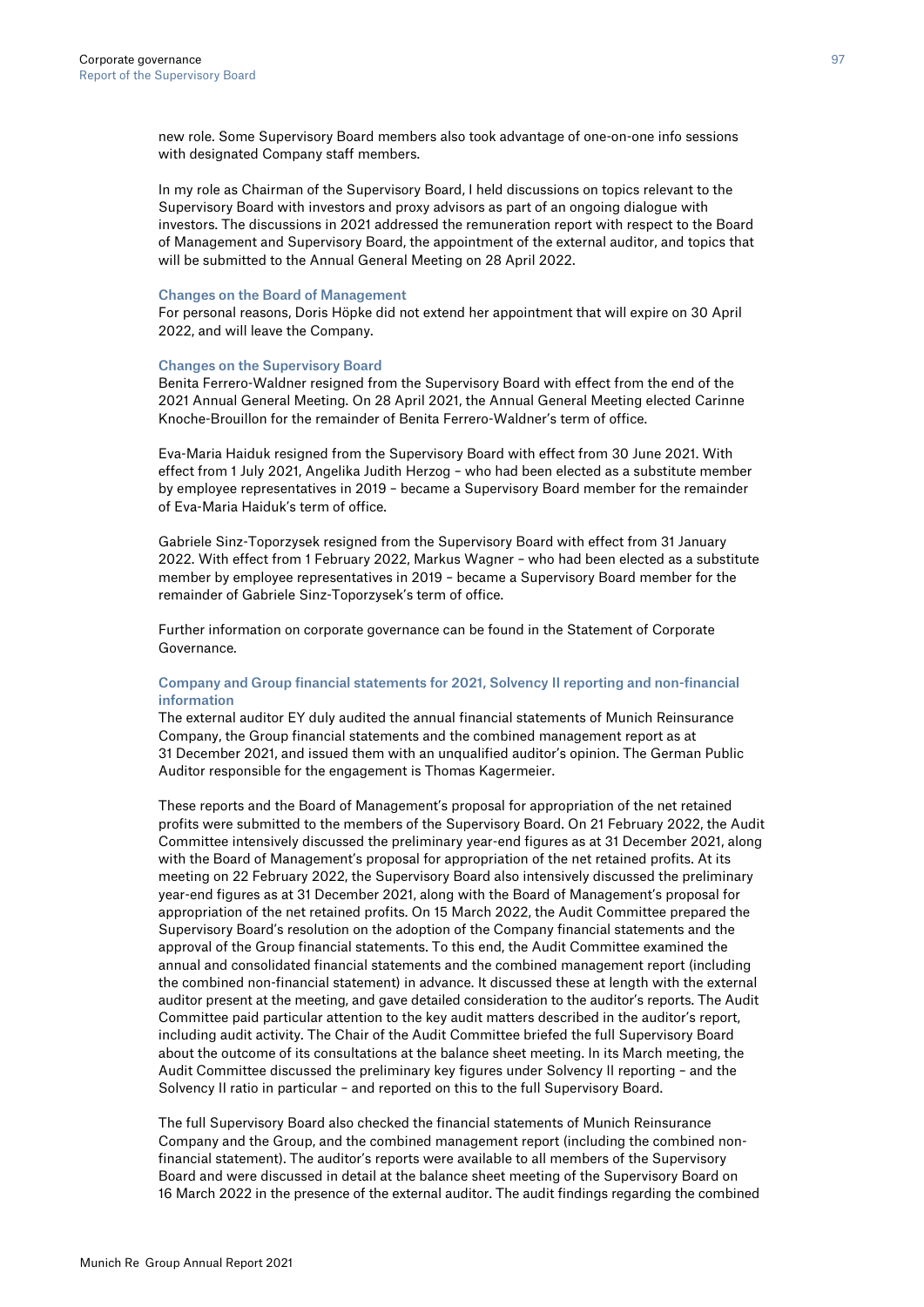non-financial statement were also considered by the Supervisory Board. The external auditor reported on the scope, the main points, and the key findings of the audit – and went into particular detail on both the key audit matters and the audit activity conducted. There were no reports of material weaknesses in the internal control system or the risk management system.

On the basis of this comprehensive examination, the Supervisory Board raised no objections concerning the outcome of the external audit. It approved the Company and Group financial statements on 16 March 2022. The financial statements were thus adopted. Having carefully weighed all relevant aspects, the Supervisory Board followed the proposal of the Board of Management for appropriation of the net retained profits.

### Words of thanks to the Board of Management and employees

The Supervisory Board wishes to thank all members of the Board of Management and staff worldwide. With their work and commitment, they have contributed to a very gratifying result for Munich Re.

Munich, 16 March 2022

For the Supervisory Board

Nikolaus von Bomhard Chairman